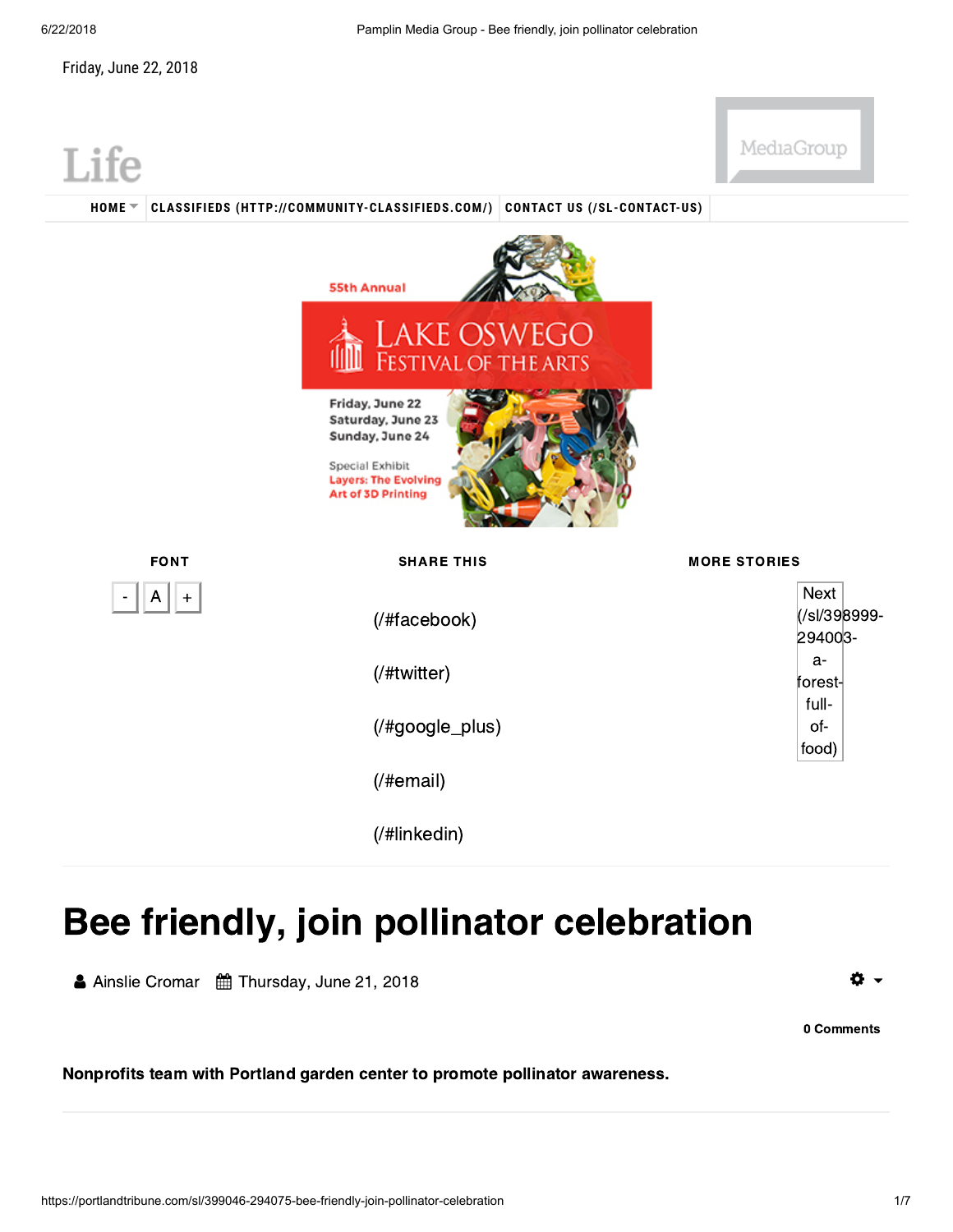## 6/22/2018 Pamplin Media Group - Bee friendly, join pollinator celebration

Garden Fever, a Northeast Portland garden center, will host a pollinator celebration from 11 a.m. to 3 p.m.<br>Saturday, June 23, in partnership with two Oregon non-profits, Beyond Toxics and Pollinator Project Rogue Valley. Saturday, June 23, in partnership with two Oregon non-profits, Beyond Toxics and Pollinator Project Rogue Valley.

The event boasts native bee house building, gardening techniques and free tea from Mountain Rose Herbs. It<br>takes place during National Pollinator Week, organized by the Pollinator Partnership. Garden Fever will also be takes place during Charles Pollinator Week, organized by the Pollinator Partnership. Garden Fever will also be<br>donating part of the benefit's proceeds to Bevond Toxics' "Save Oregon's Bees" campaign donating part of the benefit's proceeds to Beyond Toxics' "Save Oregon's Bees" campaign.

"Garden Fever and Beyond Toxics worked together on a successful campaign to help Portland ban neonicotinoid<br>pesticides, known to kill bees, on city property," Garden Fever owner Lori Vollmer said in press release. pesticides, known to kill bees, on city property," Garden Fever owner Lori Vollmer said in press release.

With bees declining throughout the continent, Beyond Toxics aims to educate the public on chemical usage,<br>promote legislation to protect the bees and form bonds with other pollinator organizations, added John Jordan-Cascade, Beyond Toxics communications manager. Cascade, Beyond Toxics communications manager.



FILE PHOTO -